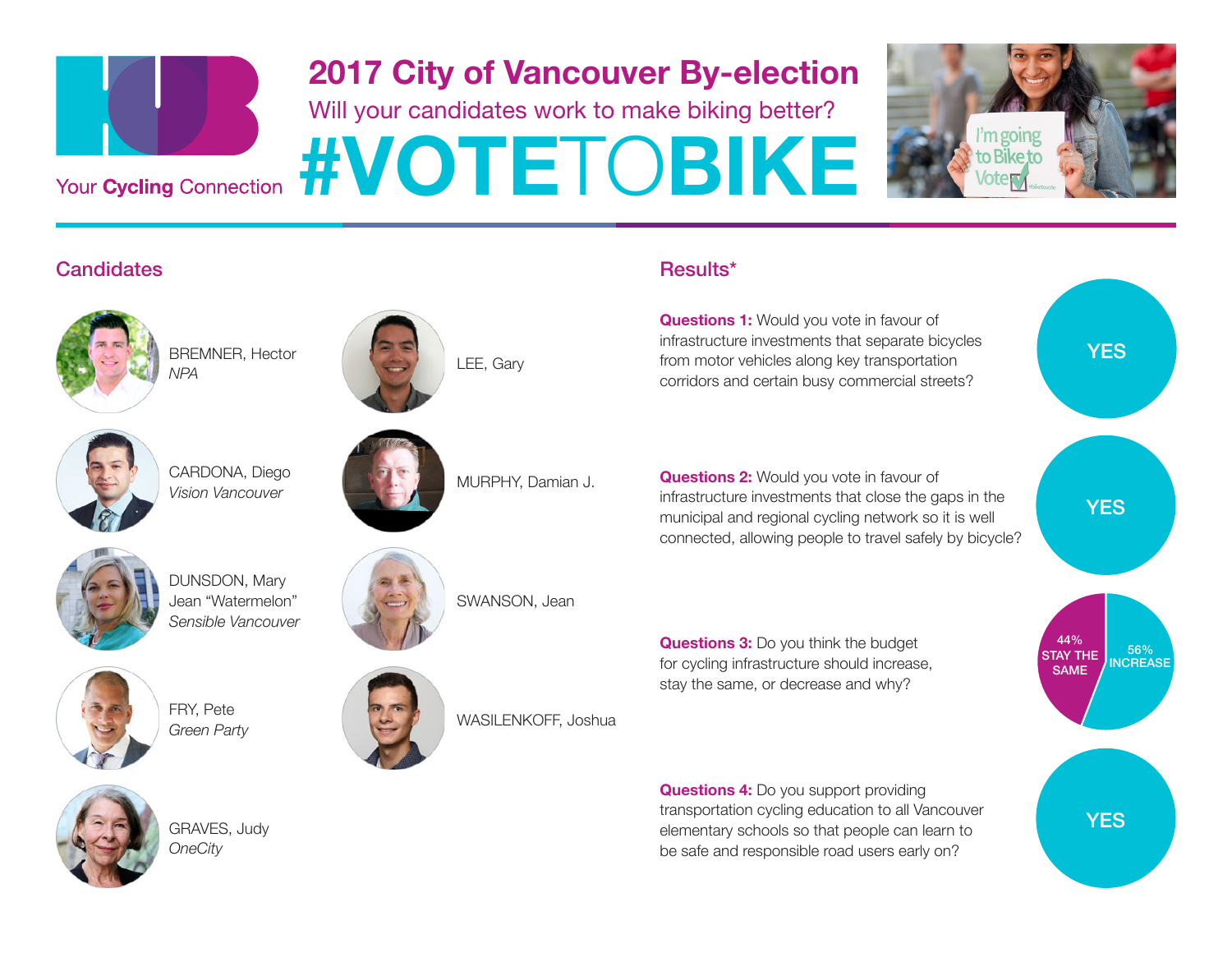

Will your candidates work to make biking better?

**Questions 1:** Would you vote in favour of infrastructure investments that separate bicycles from motor vehicles along key transportation corridors and certain busy commercial streets?

| <b>Hector Bremner</b> | Yes | Whenever we can increase safety and reduce travel times to move people and goods in our growing city, that's<br>a good investment. Especially when can reduce traffic congestion - we need to be more innovative than we<br>have been however, and that's going to mean fixing our housing crisis by building out our neighbourhoods so<br>they are more walkable, bike and and transit friendly. If we keep building around the car, instead of people, we<br>won't achieve the goal of reducing traffic congestion. |
|-----------------------|-----|-----------------------------------------------------------------------------------------------------------------------------------------------------------------------------------------------------------------------------------------------------------------------------------------------------------------------------------------------------------------------------------------------------------------------------------------------------------------------------------------------------------------------|
| Diego Cardona         | Yes | Yes I would, because separated facilities for cyclists are the best way to improve safety for all road users.<br>I am also running with Mayor Robertson and vision Vancouver because they have a proven track record of<br>investing in active transportation infrastructure and helping foster a more supportive culture for biking and<br>walking in Vancouver.                                                                                                                                                     |
| Mary-Jane Dunsdon     | Yes | I support making Vancouver as bicycle-friendly as possible.                                                                                                                                                                                                                                                                                                                                                                                                                                                           |
| Pete Fry              | Yes | A qualified yes, where usage and capacity allows on certain busy streets. On a health and safety concern, I<br>would question the efficacy of cycling on key transportation corridors (even if separated). A growing body of<br>evidence continues to point to auto exhaust including nitrogen oxides, carbon monoxides, heavy metals, and<br>particulate matter as a serious health risk. In Europe especially this is leading authorities to build housing and<br>bike routes away from that level of exposure.     |
| <b>Judy Graves</b>    | Yes | Dedicated, separated bike lanes are the safest, most comfortable form of cycling infrastructure. OneCity is<br>supportive of improving cycle infrastructure and encouraging more Vancouverites to bike. Increased ridership<br>is good for the health of our population, the environment and our local economy. OneCity would vote in favour<br>of the continued development of separated bike lanes, while ensuring the safety and mobility of pedestrians,<br>seniors, people with disabilities, and children.      |
| <b>Gary Lee</b>       | Yes | Yes, I believe that people should have access to safe, reliable transportation in this city. Providing dedicated<br>biking lanes is one way to do this and is an effort I will support going forward.                                                                                                                                                                                                                                                                                                                 |
| <b>Damian Murphy</b>  | Yes | I'm a (near) daily commuter by bicycle from home in East Van to Downtown for work. I'm experienced enough<br>to feel comfortable in traffic with less physical separations like painted lines. However, fully separated lanes<br>promote safety and encourage new cyclists and others like folks in scooters a chance to feel safe travelling<br>independently outside. I support all investments that will increase participation in safe, active transportation in<br>our City.                                     |
| <b>Jean Swanson</b>   | Yes |                                                                                                                                                                                                                                                                                                                                                                                                                                                                                                                       |
| Joshua Wasilenkoff    | Yes | Yes if all stake holders are taken into account and the particular needs of each area are being contemplated.                                                                                                                                                                                                                                                                                                                                                                                                         |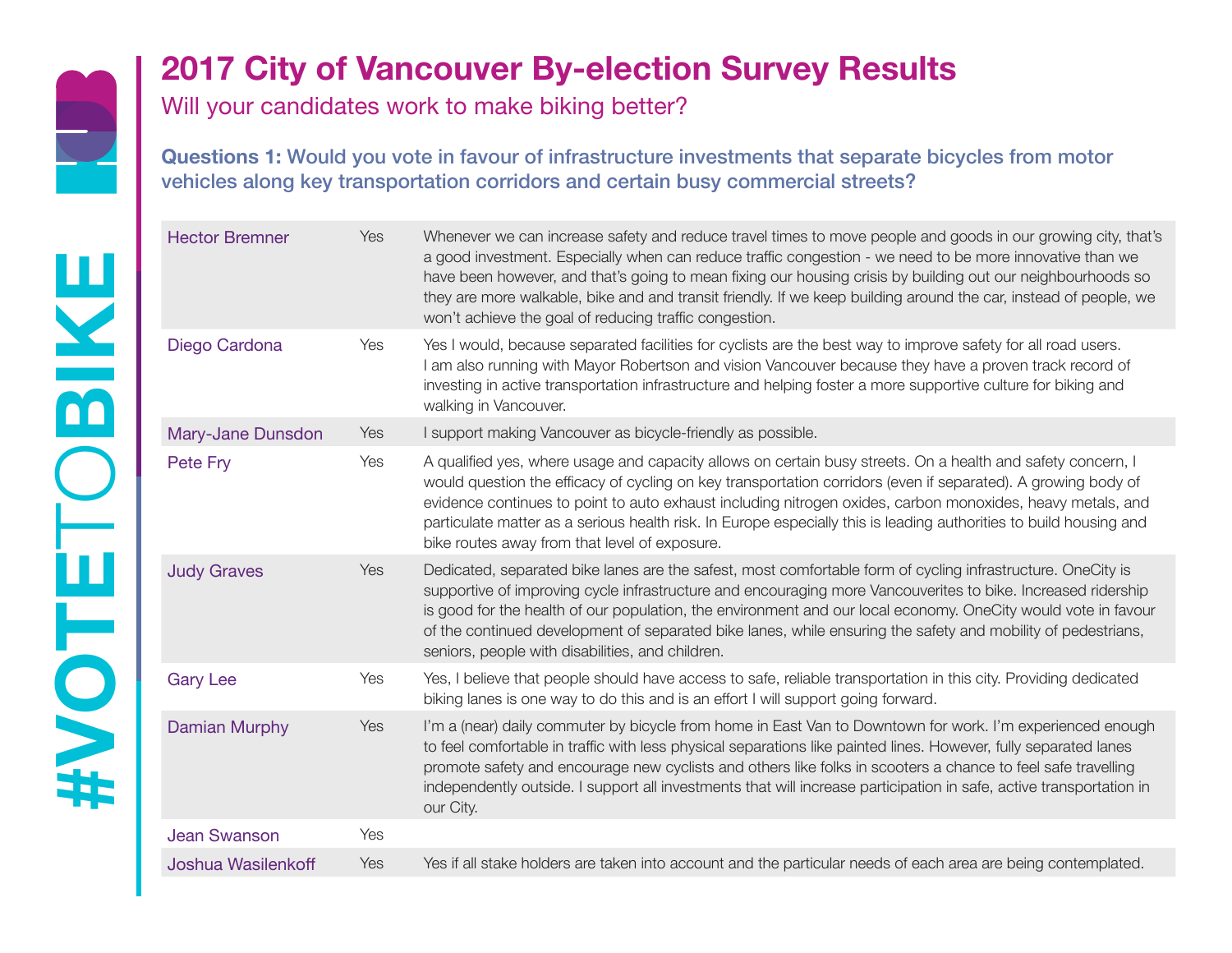

Will your candidates work to make biking better?

**Questions 2: Would you vote in favour of infrastructure investments that close the gaps in the municipal and regional cycling network so it is well connected, allowing people to travel safely by bicycle?**

| <b>Hector Bremner</b> | Yes | I believe that by addressing the housing crisis and building the communities we need to, we should be able<br>integrate more walking and biking in the city, including infrastructure investments like this. Housing and<br>transportation choices and investments are linked today, we can ensure they work better together in the future.                                                                                                                                                                         |
|-----------------------|-----|---------------------------------------------------------------------------------------------------------------------------------------------------------------------------------------------------------------------------------------------------------------------------------------------------------------------------------------------------------------------------------------------------------------------------------------------------------------------------------------------------------------------|
| Diego Cardona         | Yes |                                                                                                                                                                                                                                                                                                                                                                                                                                                                                                                     |
| Mary-Jane Dunsdon     | Yes | If possible, we should integrate cycling routes between cities in the lower mainland.                                                                                                                                                                                                                                                                                                                                                                                                                               |
| Pete Fry              | Yes | Absolutely, for instance I consider the bike path to nowhere over the Powell Street Overpass to be a major<br>disappointment. Similarly I would like to see the new Arbutus Greenway connected to Kent Ave and the<br>Fraser River foreshore. I think incomplete routes do a disservice to the notion of cycling infrastructure as viable<br>road networks.                                                                                                                                                         |
| <b>Judy Graves</b>    | Yes | Yes. OneCity would close the gaps in the existing cycling infrastructure, as well as the gaps within the existing<br>links between public transit and cycling. In addition to gaps in the network, OneCity recognizes there are groups<br>of Vancouverites who have been excluded from using the cities Active Transportation infrastructure due to<br>income or physical disability. OneCity believes that more work needs to be done to improve the accessibility of<br>our Active Transportation Infrastructure. |
| <b>Gary Lee</b>       | Yes | I would collaborate with my fellow councilors as well as the surrounding municipalities to help ensure that biking<br>infrastructure investments that extend to the edges of the city are done so in a way that logically connects us<br>to our neighbouring municipalities in order to 1. make commuting by bicycle easier and 2. efficiently spend on<br>infrastructure projects.                                                                                                                                 |
| Damian Murphy         | Yes | Safety is the most important thing. On a recent ride out to Delta I was impressed with the ease of connecting to<br>the network out to New Westminster but lost the connection after that. Closing gaps in both the municipal and<br>regional network makes sense and will result in more people using them. I rode from Burrard in the West End to<br>Boundary Road the other day in about thirty minutes using the network safely all the way.                                                                    |
| <b>Jean Swanson</b>   | Yes |                                                                                                                                                                                                                                                                                                                                                                                                                                                                                                                     |
| Joshua Wasilenkoff    | Yes | Having an infrastructure that closes gaps between other municipalities and regional cycling networks is a good<br>goal and I am supportive of the current works to make that happen, but any increase for an infrastructure would<br>have to be looked at a case by case basis to insure economic efficiency.                                                                                                                                                                                                       |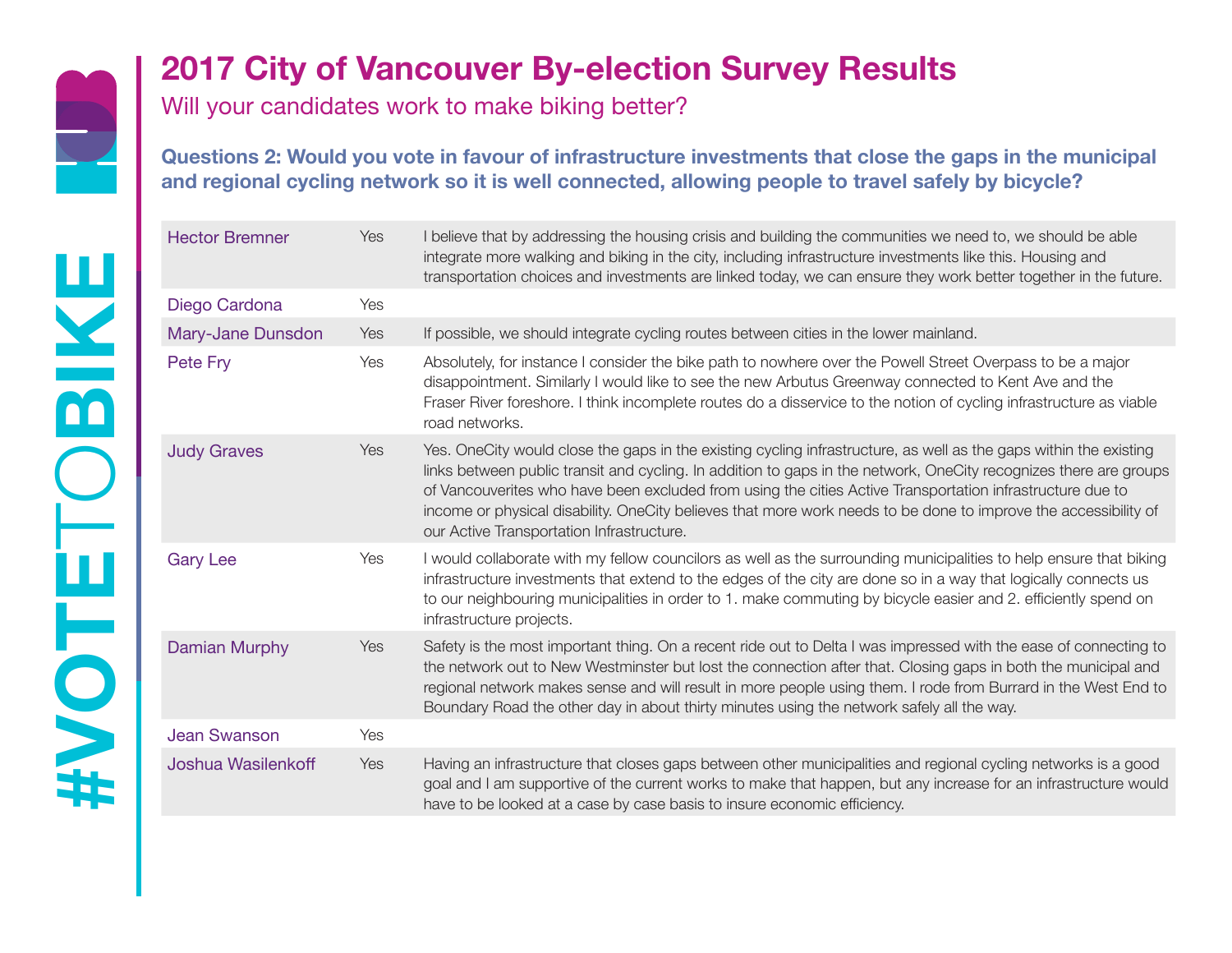

Will your candidates work to make biking better?

**Questions 3: Do you think the budget for cycling infrastructure should increase, stay the same, or decrease and why?**

| <b>Hector Bremner</b> | Increase         | I think all transportation investment need to increase, we are a growing city. We need to be much bolder in<br>the future to catch up and get ahead of the curve.                                                                                                                                                                                                                                                                                                                                                            |
|-----------------------|------------------|------------------------------------------------------------------------------------------------------------------------------------------------------------------------------------------------------------------------------------------------------------------------------------------------------------------------------------------------------------------------------------------------------------------------------------------------------------------------------------------------------------------------------|
| Diego Cardona         | Increase         | The current budget for infrastructure covers several major projects including upgrades for union/Adanac,<br>West 10th, Arbutus Greenway and the seawall. I will be a strong champion for increasing investments in<br>cycling infrastructure as part of the next four year capital plan. This capital plan will likely include investments<br>for improvements in gastown as well as the granville bridge Greenway. I am also committed to supporting<br>additional funding to expand public bike share east of Main Street. |
| Mary-Jane Dunsdon     | Stay the<br>same | I support ongoing, reliable funding for cycling infrastructure. I don't think it needs a big boost or reduction.                                                                                                                                                                                                                                                                                                                                                                                                             |
| Pete Fry              | Increase         | But I would also like to see clearer delineation of cycling infrastructure in budget line items, currently itemized<br>as pedestrian and cycling improvements. That being said, I would also like to see more residential street<br>calming in general to accommodate all modes of transportation, including walking, cycling, skateboards,<br>and automobiles - in a safe, accessible and human-friendly style - which rightfully might fall under a budget<br>category not exclusive to cycling.                           |
| <b>Judy Graves</b>    | Stay the<br>same | The current budget is well-needed, because creating new cycling infrastructure is a relatively new thing<br>in the city. As cycling increases in the city and there is more uptake of cycling, then we should initiate a<br>conversation about increasing the budget. Increasing cycling access and participation for people with<br>disabilities, seniors, and families with children should also be a priority.                                                                                                            |
| <b>Gary Lee</b>       | Stay<br>the same | I believe that Vancouvers 10 year bike lane spending plan that commenced in 2010 has greatly improved<br>bike commuting within this city as can be shown by all the major bike path usage statistics. As this council<br>position would only be guaranteed for one year I would not make changes to this budget. However in the<br>following 2018-2022 term I believe this 10 year plan should be revisited to ensure that adequate funds are set<br>aside to maintain and improve bike infrastructure.                      |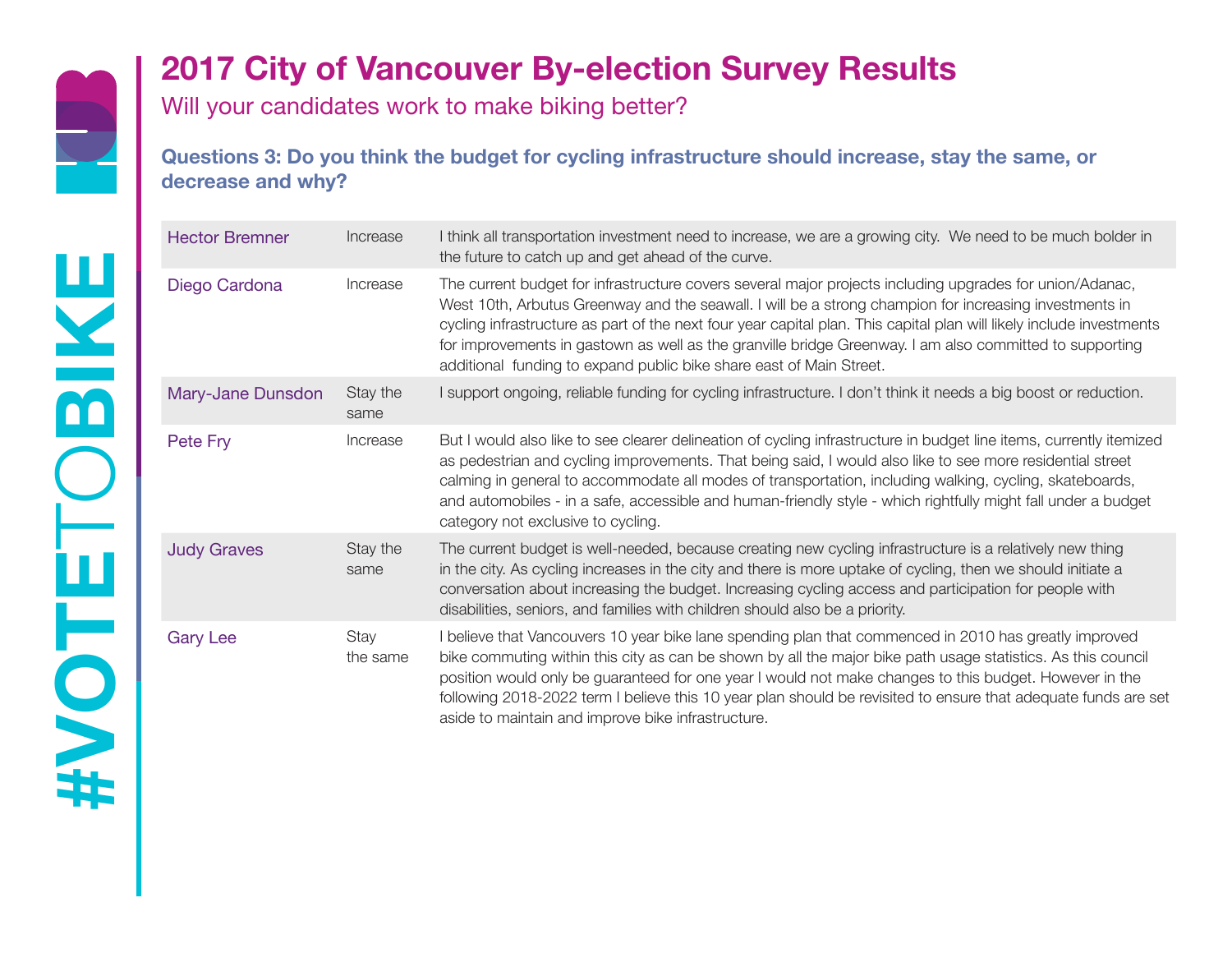

Will your candidates work to make biking better?

| Damian Murphy      | Stay the<br>same | The current City budget indicates 7 mil. forecast in 2016 and 17 mil. to be spent in 2017 and 11 mil. forecast<br>for future years. If elected as Your Independent Voice on City Council I will take a close look at how the<br>numbers roll up at the end of this year, what was achieved for that cost and advocate for ongoing investment<br>where it makes sense. It's a small piece of the budget that makes a huge impact in encouraging more cycling<br>as a transportation option. Stay the same or more. |
|--------------------|------------------|-------------------------------------------------------------------------------------------------------------------------------------------------------------------------------------------------------------------------------------------------------------------------------------------------------------------------------------------------------------------------------------------------------------------------------------------------------------------------------------------------------------------|
| Jean Swanson       | Increase         | Our spending on public infrastructure, especially healthy and sustainable transit options like cycling needs<br>to be increased - keeping in mind that issues like ending homelessness and the overdose crisis must be<br>the highest priority in short-term. Low-income people and children have to have access to quality bikes and<br>cycling education - that would be a priority for me. All transit must be accessible; we all have the right to the<br>city and that includes the right to mobility.       |
| Joshua Wasilenkoff | Increase         | I stand for the budget for cycling infrastructure to increase in the City of Vancouver, but to have equal balance<br>I recommend that other partnerships be involved to contribute instead of just relying on Vancouverites to pay<br>taxes that doesn't benefit everyone.                                                                                                                                                                                                                                        |